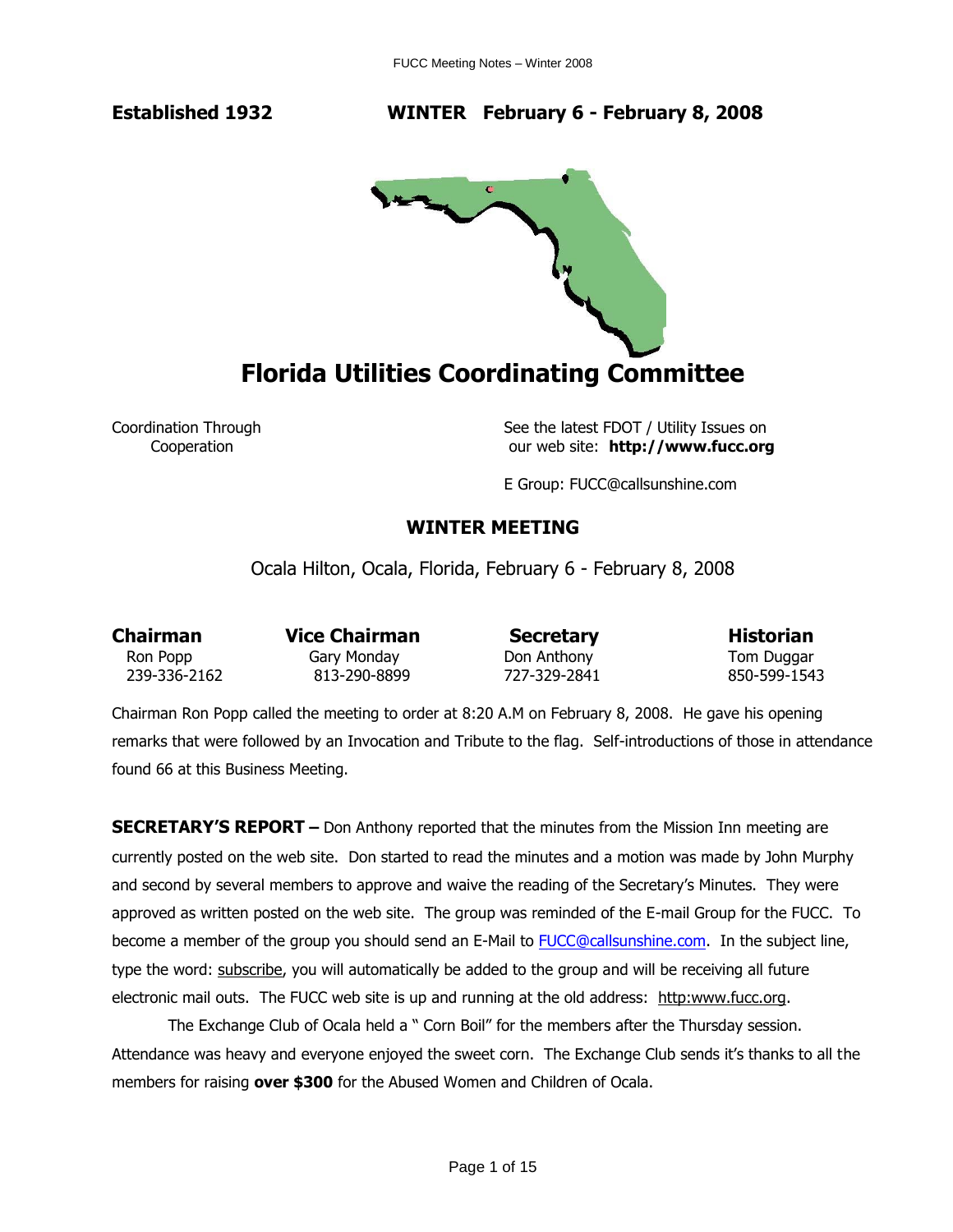## **Historian Report- Tom Duggar**

### **FLORIDA UTILITIES COORDINATING COMMITTEE HISTORIAN'S REPORT FOR February 8, 2008**

FIFTY YEARS AGO – FEBRUARY, 1958

CHAIRMAN – J. R. Henderson, Winter Park Telephone Company SECRETARY – Homer Welch, Lee County Electric Co-op

NO MINUTES OF THIS MEETING

### **TWENTY-FIVE YEARS AGO: February 4, 1983, Quality Inn, Longwood, Fl.**

ATTENDANCE: TELEPHONE 10, POWER 17, FDOT 6, GAS 4, COUNTIES 3, CATV 1, CITIES 3, ONE CALL CENTER 3, Consultants 1, Fla. PSC 4. A TOTAL OF 52.

CHAIRMAN – R.P. "Dick" Hall, PEOPLES GAS SYSTEM VICE CHAIRMAN – Tom Priest, Sebring Utilities Commission SECRETARY – J.L. "Jim" Dunning, Gulf Power Company

Members who attended that meeting that are still active in the FUCC are Dennis LaBelle, Ed Garcia, Rocky DePrimo, Jim Wrigh and Thomas Duggar.

FHWA Safety Subcommittee - Chairman, Dennis LaBella, reported on various topics covered at the meeting held in Washington, DC in January 1983. The Transportation Research Board Reported on hazardous poles is not complete, but some areas have begun to collect data. The new Federal Gas Tax fund will be used to finance new projects as well as safety projects.

The Utility Accommodation Guide subcommittee reported they had reached consensus that there is no present need to revise the Guide, but clarification is needed in some instances. A written clarification from the DOT will be requested on the specific problems areas which were of concern to the Subcommittee.

MCI Telecommunications Corp. notified members of a fiber optics communication cable planned on Seaboard System's right of way from Jacksonville to Auburndale, Orlando to Tampa and Auburndale to Miami. MCI has an agreement to use 4,000 miles of Seaboard System's right of way, 500 miles of which are located in Florida. MCI's cable will be installed at 4 foot depth.

The program was presented by Florida Gas Transmission Company, it covered a pipeline 1,600 feet under the St. Johns River south of Jacksonville for Seminole Electric Co-op generating plant, which was installed using directional drilling. A film of the drilling process and specific construction problems combined for a very informative program.

New business: Due to the retirement of Committee Historian Mr. Verne Brown, with General Telephone the Chairman appointed Mr. Clyde Johnson of Southern Bell to Serve in that capacity. Mr. Brown was recognized for his many contributions to our committee, including the publication of a  $50<sup>th</sup>$  anniversary report entitled FLORIDA UTILITIES COORDINATING COMMITTEE 1932 – 1981.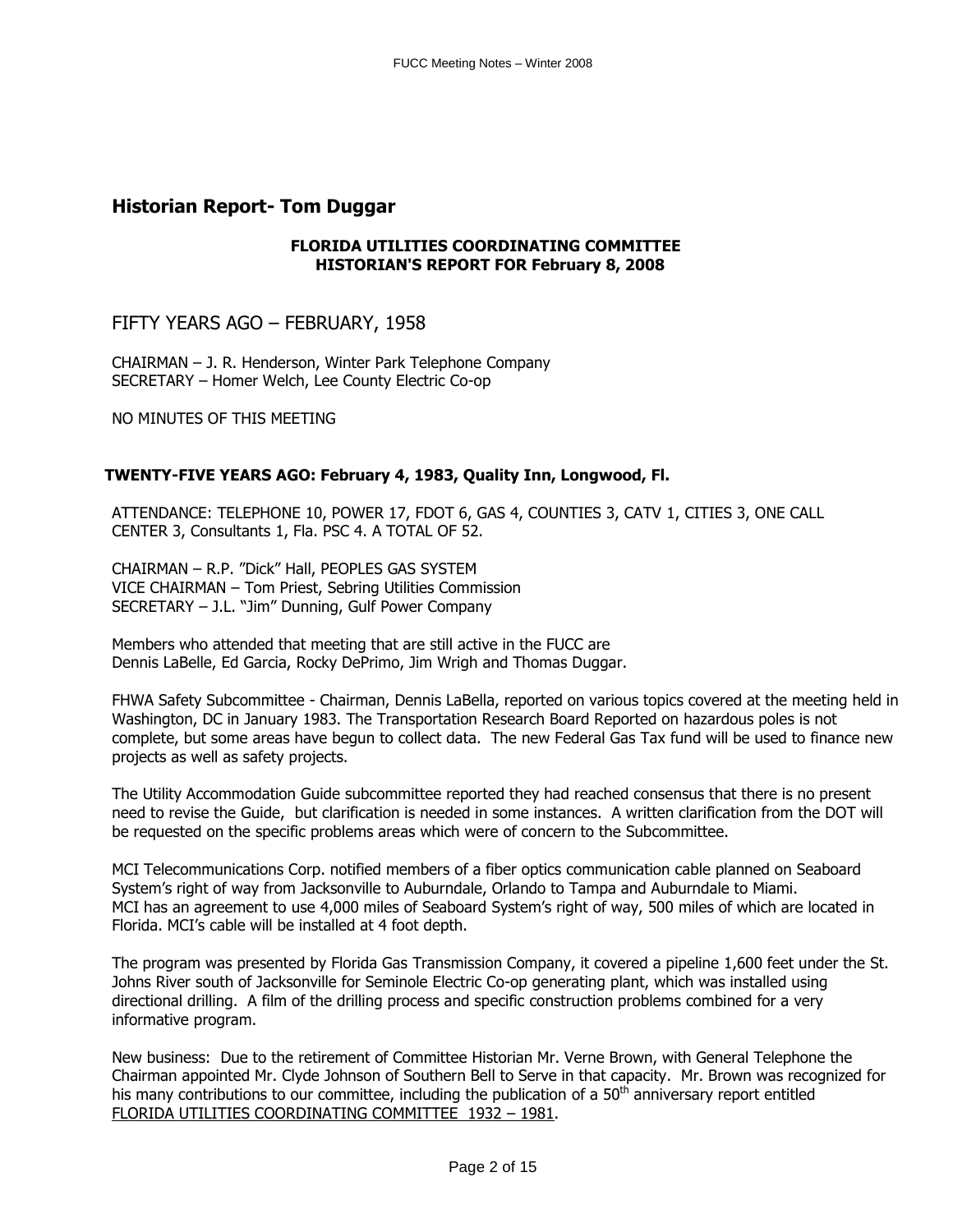FDOT Highway Permit Engineer, explained the process for obtaining oversize and / or overweight permits. His office processed 170,000 permits in 1982. He has developed a permit which allows utilities to haul over-length loads of up to 120 feet.

### TREASURER'S REPORT – VINNIE LaVALLETTE

| Beginning Balance as of 12/31/07                                                                                                                                                                                                                                                                                                                                     |  |                                       |                                                                  |                                                                                                                                  | \$<br>4,748.13  |
|----------------------------------------------------------------------------------------------------------------------------------------------------------------------------------------------------------------------------------------------------------------------------------------------------------------------------------------------------------------------|--|---------------------------------------|------------------------------------------------------------------|----------------------------------------------------------------------------------------------------------------------------------|-----------------|
| Deposits made since 12/31/07                                                                                                                                                                                                                                                                                                                                         |  |                                       |                                                                  |                                                                                                                                  | \$<br>3,963.18  |
| <b>Income</b><br>Pre-Registration (@ \$50 each)<br>On-Site Registration (@ \$60 each)<br>Workshop Only (@ \$30 each)<br>Pre-Registration (4 mtgs) (@ \$45 each)<br>Booth Rental (@ \$250 each)<br>Sponsorship Monies:<br><b>BrightHouse Networks</b><br>Davey Resourses<br>Southeastern Surveying & Mapping<br>TBE Group, Inc.<br>Sunshine State One Call of Florida |  | 91<br>13<br>5<br>13<br>$\overline{4}$ | \$<br>\$<br>$\pmb{\ddagger}$<br>\$<br>\$<br>\$<br>\$<br>\$<br>\$ | 4,550.00<br>780.00<br>150.00<br>585.00<br>1,000.00<br>3,000.00<br>2,000.00<br>250.00<br>3,000.00<br>\$3,000.00                   |                 |
|                                                                                                                                                                                                                                                                                                                                                                      |  |                                       |                                                                  |                                                                                                                                  | \$<br>18,315.00 |
| <b>Expenses</b><br>Acteva Fees (@ \$3.07 each)<br><b>Hotel Fee</b><br>Door Prizes<br><b>Bank Fees</b><br>Hospitality<br>Hotel Deposit - Hilton Ocala<br><b>Meeting Booklet Ads</b><br>UCC Pilot - Costs & Estimating<br><b>UCC Pilot - Plans Reading</b><br>Copy Fee - A. Lund for UG Interest Grp<br>Corn Boil<br>Gratuity<br>Meeting Planner Fee                   |  | 91                                    | \$<br>\$<br>\$\$\$\$\$\$<br>\$\$\$<br>\$<br>\$                   | 279.37<br>2,193.48<br>111.50<br>3.00<br>300.00<br>500.00<br>1,600.00<br>160.86<br>188.19<br>23.12<br>120.00<br>40.00<br>1,975.00 | Estimate        |
|                                                                                                                                                                                                                                                                                                                                                                      |  |                                       |                                                                  |                                                                                                                                  | \$<br>7,494.52  |

### **Ending Balance \$ 19,531.79**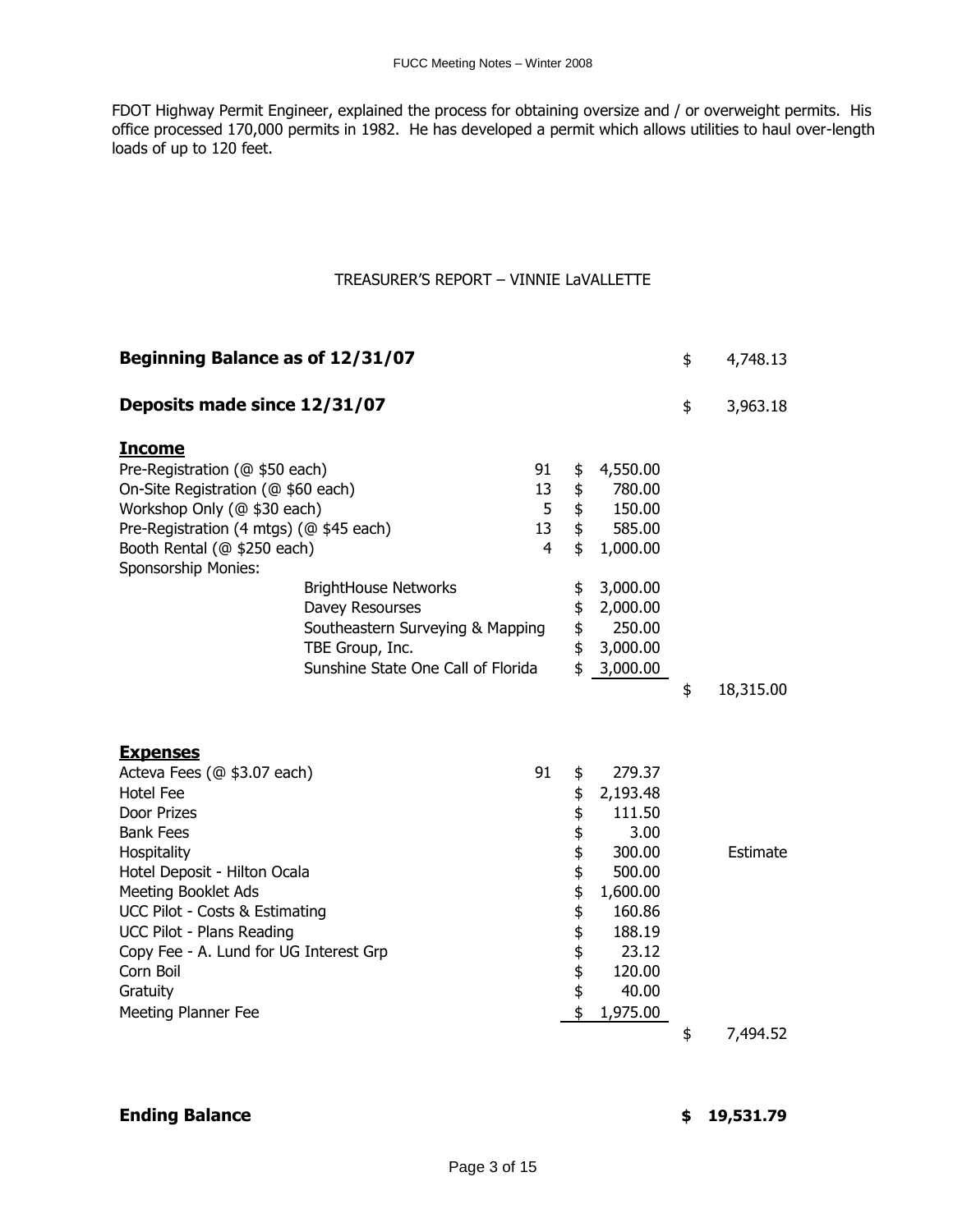Prepared by: Vinnie LaVallette

02/13/08

It is very important to the FUCC that everyone resister via ACTEVA. Search word is "FUCC." When you reach the site, there will be fours selections. If you have prepaid, please use the appropriate selection, there is No Charge, only the registration. With this electronic registrations, the Committee can plan for the meals and breaks at each meeting. Vinnie also suggested that anyone having trouble with the web site can simply send her a check for registration.

### **FLORIDA DEPARTMENT OF TRANSPORTATION DISTRICT REPORTS**

**District One –** Walter Childs, District Utility Administrator

We continue to have our monthly group meetings in the District. Our steering committee will be meeting within the next 30 days to plan our next District Liaison conference. This meeting will be held sometime within the next three months, probably in the Sarasota Area. If any of you have any good ideas for speakers please let me know as we will be looking for speakers for this meeting. Also, Jerrold Whitt will be serving as our new chairman for the District.

**District Two** – Vince Camp – No Report

**District Three** – **–**Jeremy Cushing, (Kathy Ozmore)

Kathy mentioned the next Liaison conference will be held April 15<sup>th</sup> in Chipley for those who would like to attend..

**District Four** – Tim Brock, District Utility/Value Engineer - I offer the following as an update from D-4. My admin staff (Bonnie) has retired and I am currently filling that vacancy…we run a three staff outfit…with one of the three missing. Of course this means we are a bit off-balance so please have patience. We continue to provide the monthly e-mails to all of our utility partners within the District (that we have accurate e-mail addresses). I am 're-building' my e-mail database for these mass mailings. I currently have approx. 100 names we send the monthly production reports to. It has been expressed that some folks do not understand just how to read the monthly report…so I said I would e-mail an explanation of the report…basically describing the format on the contents of the report. I have since e-mailed this "how to read the monthly report" to my utility partners in D4.

 Communication must be the easiest thing to do, yet it has been my experience it is one the easiest things to "not do". No communication leads to extra work and extra costs. Time and money is hard to find in today's market…so I plan on using my D4 utility partner e-mail distribution list as a tool to communicate...to the utility partners I am aware of.

**District Five – No report given.**

**.District Six – No report given.**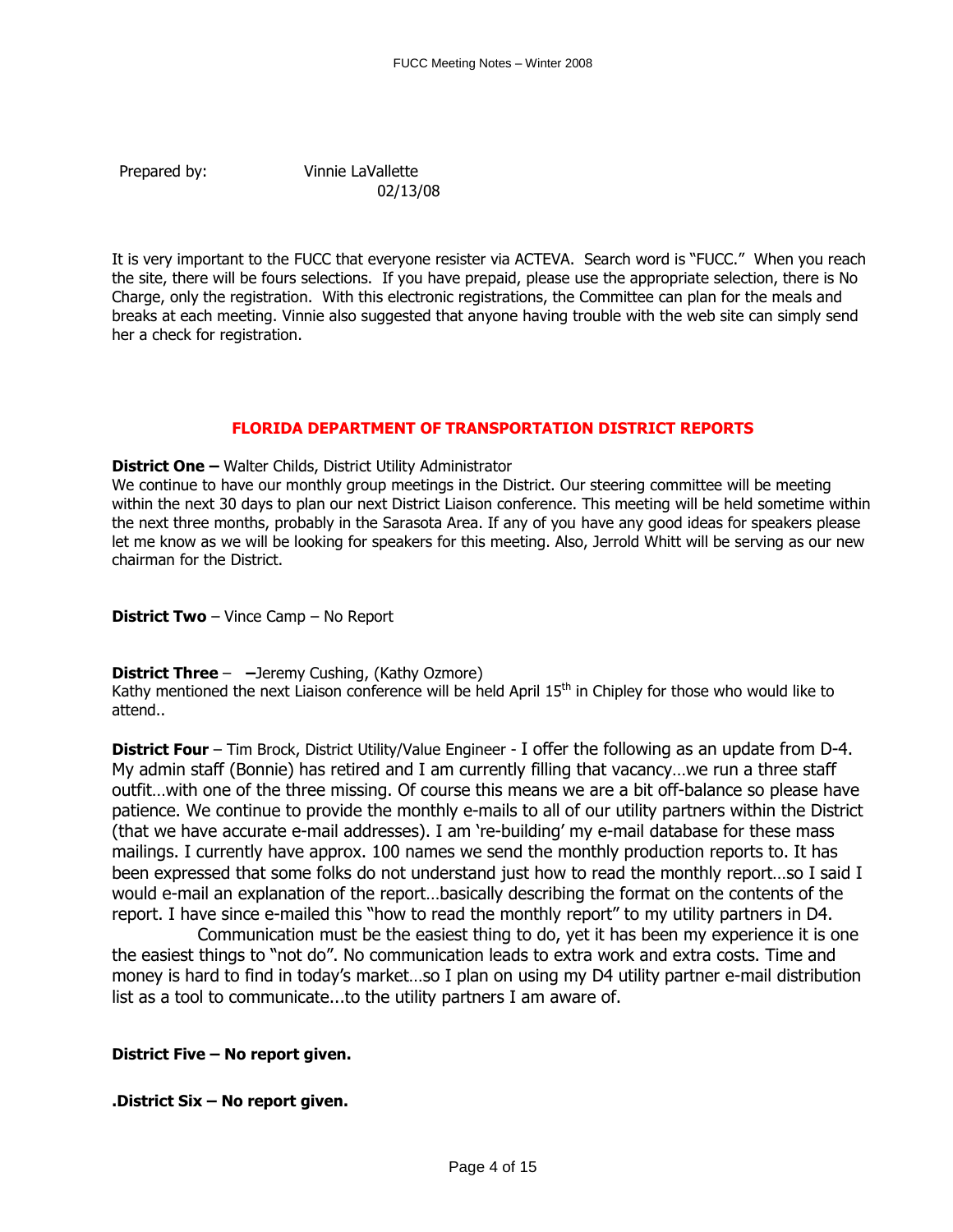**District Seven** – David Summers

The District VII Spring Liaison conference is April 4th at Pebble Creek Country Club in Northeast Tampa. The District also urges everyone to attend and support the monthy local Utility Groups.

**TURNPIKE ENTERPRISE DISTRICT** – James G. Kervin, Turnpike Utility Engineer

# **WINTER 2008 FUCC MEETING**

# **FLORIDA'S TURNPIKE ENTERPRISE PROJECT UPDATE**

Below is an update of some of the major projects under development at the Turnpike Enterprise.

**FPID 406096-1:** This project will widen the HEFT in Dade County from 4 to 8 lanes from SW 117<sup>th</sup> Ave. to Kendall Drive, a distance of roughly 3 miles, with a reconfiguration of the existing SR 874 Interchange. Sixty percent plans are complete and utility coordination is underway. Plans production is scheduled for completion in mid 2009.

FPID 406104-1 and 415905-1: This project will add a new interchange at NW 74<sup>th</sup> Street and the HEFT in Miami-Dade County and include additional toll plaza lanes with SunPass Express Lanes at the existing Okeechobee Mainline Plaza. This project is under construction.

**FPIDs 406094-1 and 406097-1:** These projects will widen the Southbound lanes of the Turnpike Mainline from 3 to 4 and 5 lanes in Broward County between Griffin Road and Atlantic Blvd. Approximately twelve miles of the Turnpike will be upgraded. Construction on both projects is underway. There is extensive utility involvement on both projects. Both projects will take three years to construct.

**FPIDs 406094-4 and 406097-4**: These projects will widen the Northbound lanes of the Turnpike Mainline from 3 to 4 and 5 lanes in Broward County between Griffin Road and Atlantic Blvd. Approximately twelve miles of the Turnpike northbound lanes will be upgraded. Utility Coordination is under way and 100% plans are under review. Plans production is scheduled for early 2008.

**FPID 406095-1 and 406095-4:** These two projects will widen the Turnpike mainline from six to eight lanes from the HEFT to Griffin Road in Broward County, a distance of approximately 6 miles. 100% plans are under review. Plans production is scheduled for completion in mid 2008.

**FPID 406147-1 and 406151-1:** These are Design/Build projects to widen the Sawgrass Expressway from 4 to 6 lanes between Atlantic Blvd and the Turnpike. Construction is underway with a completion schedule of early 2008.

**FPID 406150-1:** This project will widen the Turnpike mainline from 6 to 8 lanes in north Broward County. The project starts just south of Atlantic Boulevard and goes to the Palm Beach County line a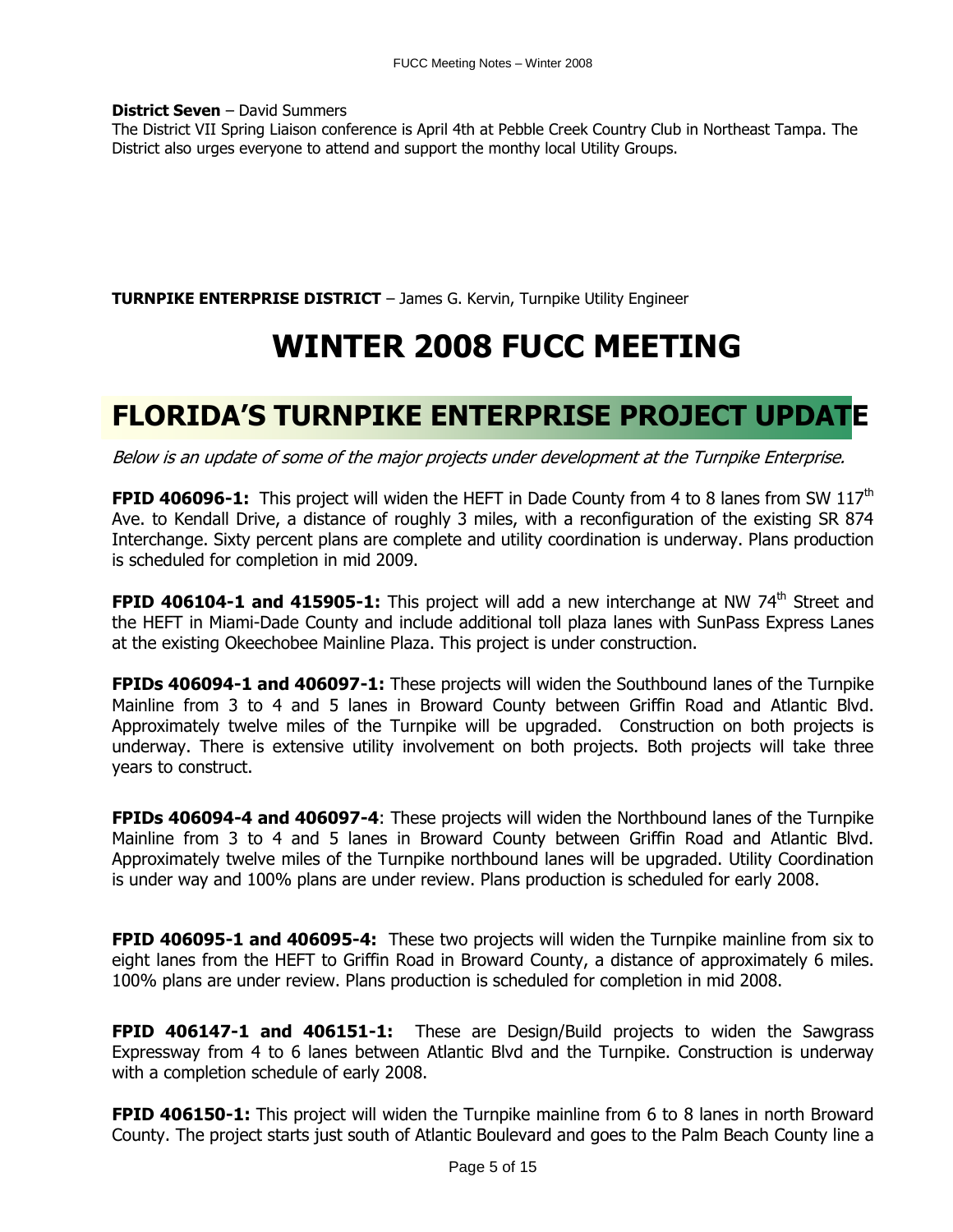distance of roughly 7 miles. Final design is underway. Major utility impacts are expected.

**FPID 420289-1 and 420289-6:** These are Design/Build projects to convert the existing Toll Plazas at Sunrise and Deerfield on the Sawgrass Expressway to Express lanes. Construction is underway and is scheduled for completion in mid 2009.



**UPDATE WINTER 2008 FUCC MEETING PAGE 1** 

**FPID 406144-1:** This project will widen the Turnpike Mainline in Palm Beach County from 4 to 8 lanes from Boynton Beach Blvd to Lake Worth Road. The project is roughly 7 miles in length. The project also includes the upgrade of the Lake Worth Road Interchange. Sixty percent plans are complete and utility coordination is underway.

**FPID 406143-1:** This project will widen the Turnpike Mainline from 4 to 8 lanes between Lake Worth Road and Okeechobee Blvd. The project is in the early stages of design.

**FPID 406090-1:** The existing Mainline Toll Plaza on the Beachline, SR 528, in Orange County will be upgraded with express lanes. Construction is underway.

**FPID 406091-1:** This project will widen the Turnpike Mainline in Orange County from 4 to 8 lanes from I-4 to SR528, a distance of approximately 6 miles. The project is under construction. Construction will be complete in 2008.

**FPID 406146-1:** This project will widen the Turnpike mainline from 4 to 8 lanes from Beulah Road to SR50 in Orange County. The project is roughly 4 miles in length. Ninety percent plans are complete and utility coordination is underway.

**FPID 406148-1:** This project will widen the Turnpike mainline from 4 to 8 lanes from I-4 to Gotha Road in Orange County. The project is roughly 4 miles in length. Construction is underway. A separate project to widen from Gotha Road to Beulah Road is also under construction.

**FPID 422330-1:** This project will widen the Beachline in Orange County from 4 to 6 lanes from the Turnpike Interchange to Boggy Creek Road. Final design and utility coordination is underway for a early 2008 letting.

**FPID 405270-1:** The Turnpike is designing a new road corridor in Citrus County. The road will be an extension of the Suncoast Parkway. The Suncoast Parkway 2 project will extend the Parkway from US98 in Brooksville north to US19 (Approximately 27 miles). Design has begun on all segments

James G. Kervin, Turnpike Utility Engineer Lawrence R. Hayduk, Turnpike Utility Manager Rodney Little, Turnpike Utility Coordinator Vince Krepps, Construction Utility Coordinator Nick Vitani, Utility Project Coordinator Lee Davis, Sr. Program Assistant

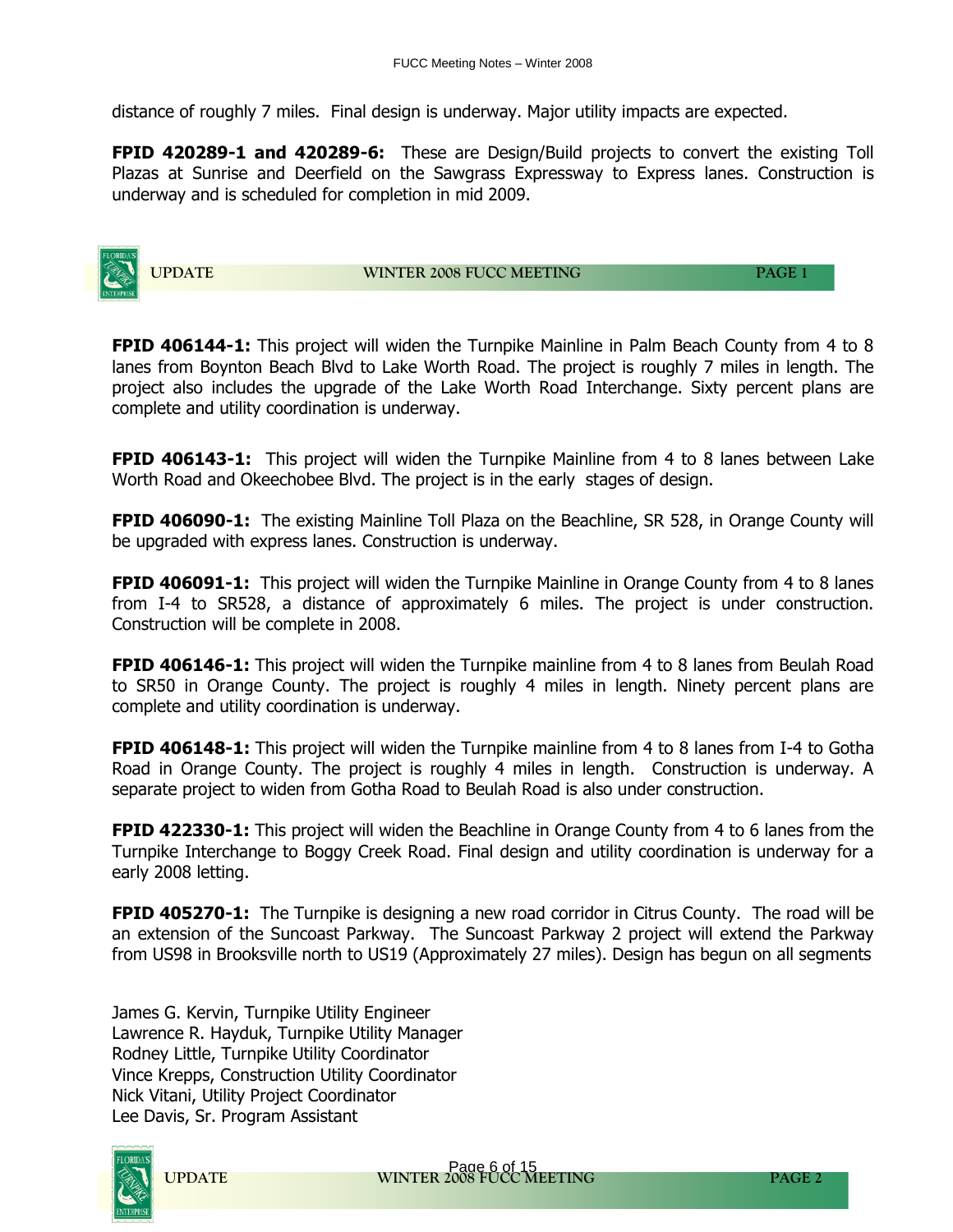## **CENTRAL OFFICE (C/O) Tom Bane**

Improving liaison with Utilities is a very high priority. The Utilities need to seethe proposed changes to the U.A.M. earlier for comments. The U.A.M. sub-committee has formed a core group of utility personnel to review the specs and changes earlier in the process before going to rule making.

Tom also has a website for everyone to visit and view the proposed changes. All comments should go through the U.A.M. core group.

Tom then went through changes in the 2007 Utility Accommodations Manual. The "plain language" re-write of the 2007 U.A.M. will **NOT** change anything except going to plain language and active voice.



### **Visit our website. It's packed with information plus downloads of our print advertising, radio and television public service announcements and logos. Stay informed. Visit often.**

### **Call Center Statistics**

- Incoming excavation ticket volume is down 15.57% over last year with 1,018,776 locate tickets received.
- Outbound excavation ticket volume is down 21.80% with 6.9 million locate tickets transmitted to utility member operators.
- The call center's average answer speed is 24.11 seconds with 36% of all incoming excavation notices received over the phone and 64% over the Internet during the month of January.
- SSOCOF membership stands at 804 primary member operators and 247 associate members

### **SSOCOF will sponsor a Low Impact Marking Symposium on April 22, 2008 at Jungle Island in**

Miami, FL. The Symposium provides an opportunity to view new "low impact" marking products and discuss any issues. This event is the result of a cooperative effort among SSOCOF, City of Miami and Miami-Dade County, major public utilities, professional locating companies and professional excavator associations. It was planned after statewide reaction to the City of Miami's Legislative Resolution 07-00439 which seeks to amend the Underground Facility Damage Prevention and Safety Act, Chapter 556, Florida Statutes, require excavators to remove locate marks at a project's completion and establish a penalty for non-removal. Pre-registration is required. Visit [www.callsunshine.com](http://www.callsunshine.com/) and click on "Low Impact Marking Symposium" underneath Hot Topics.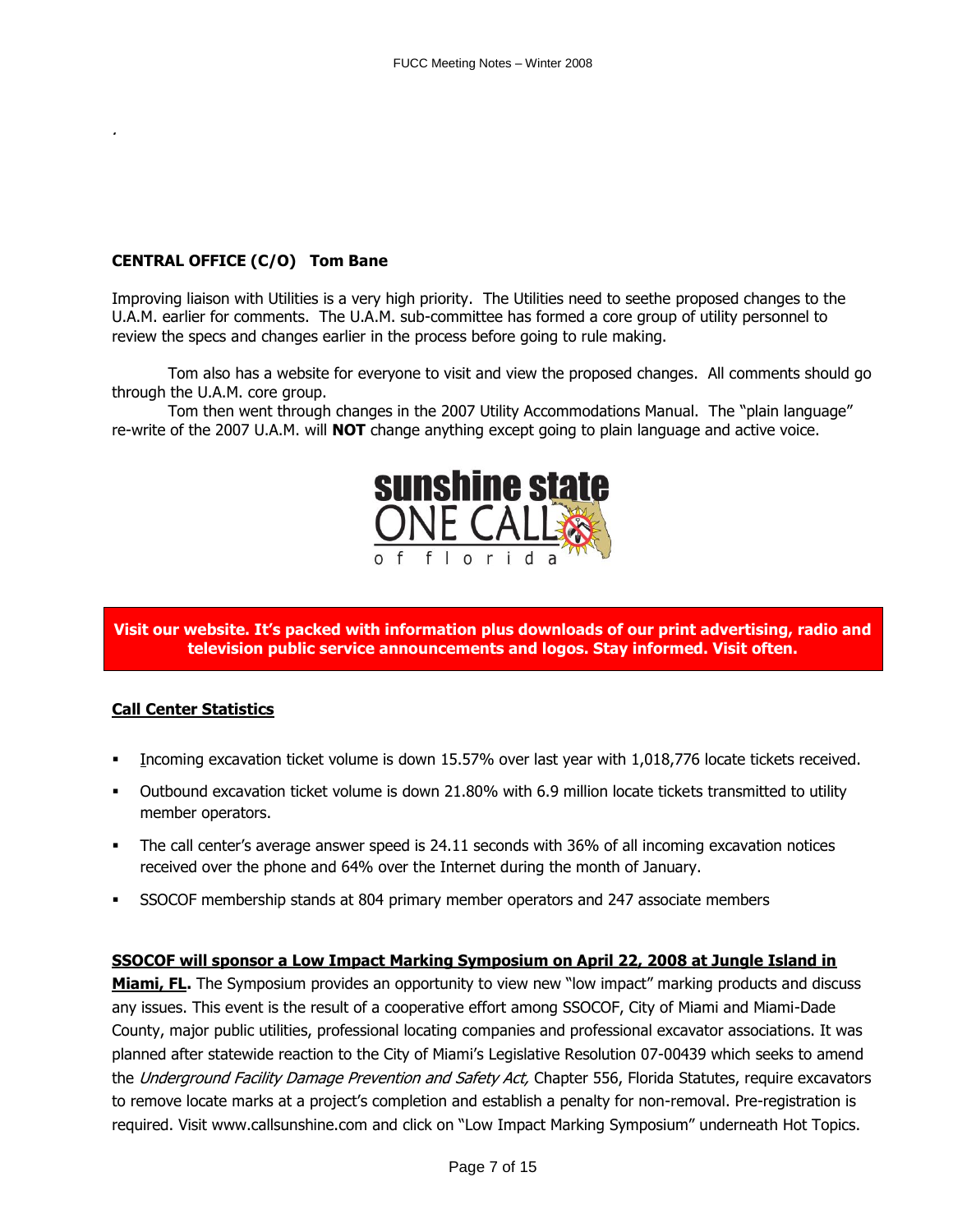**SSOCOF sponsors No Bull Rodeo Challenge for fourth year**. The deadline for entry is April 21, 2008. We're looking for the "best of the best" locators to represent Florida in the International Locate Rodeo held in Georgia this August. If you know someone who locates underground facilities as a primary function of their job every day, is employed by an SSOCOF primary member or one of its locate contractors, or is an owner/employee of a private locating company that is an associate member of SSOCOF, tell them about our rodeo. Winners receive \$300 and up to \$1,000 in travel costs to the ILR. Visit www.callsunshine.com for details and registration.

**SSOCOF will host a CGA Stakeholder Summit February 22, 2008 at the Clarion Inn University Mall in Pensacola**. Visit [www.callsunshine.com](http://www.callsunshine.com/) for a symposium flyer.

**Golf tournament scheduled for May 16, 2008 at Victoria Hills Country Club in DeLand**. Come play in Sunshine State One Call's annual golf tournament or sponsor the event and gain recognition! Visit [www.callsunshine.com](http://www.callsunshine.com/) for flyer and registration form.

**Positive response codes change.** SSOCOF's Board of Directors approved several changes in positive response codes and their definitions at the January Board meeting. A complete list of codes will be sent to each member's ticket receiving location and posted on [www.callsunshine.com.](http://www.callsunshine.com/)

**Virtual Private DIRT**. Reporting damages to underground facilities in Florida is easy with Virtual Private DIRT. Anyone in the industry can login to the system to report damages to underground facilities. Visit [www.callsunshine.com](http://www.callsunshine.com/) and start reporting today.

**Coming soon - mapping update for first quarter of 2008**. Members, watch for more details on dates at [www.callsunshine.com.](http://www.callsunshine.com/)

**Coming soon - Irth Awareness**. SSOCOF is currently in the testing phase of software application Irth Awareness, developed by Irth Solutions, to track public awareness, advertising and public relations programs. It features customizable categories and the ability to map your advertising and outreach efforts to determine exactly where your message appears and easily track costs associated with those efforts. Watch for more details at [www.callsunshine.com.](http://www.callsunshine.com/)

**Coming soon - online design tickets**. Coming early in 2008, Internet Ticket Entry (ITE) users will be able to request design tickets online. If you're not already using ITE, [sign up](http://www.callsunshine.com/ssocof/Forms/iteapp.pdf) today so you're ready to go when this new feature is implemented. You will need to complete a training session before you can request design tickets online. For more information on ITE, visit [www.callsunshine.com.](http://www.callsunshine.com/)

**Coming soon – Call 811 Before You Dig Month in April.** Governor Crist has proclaimed April as Call 811 Before You Dig month. Start promoting this campaign to your employees and industry associates.

# **INTEREST GROUP REPORTS**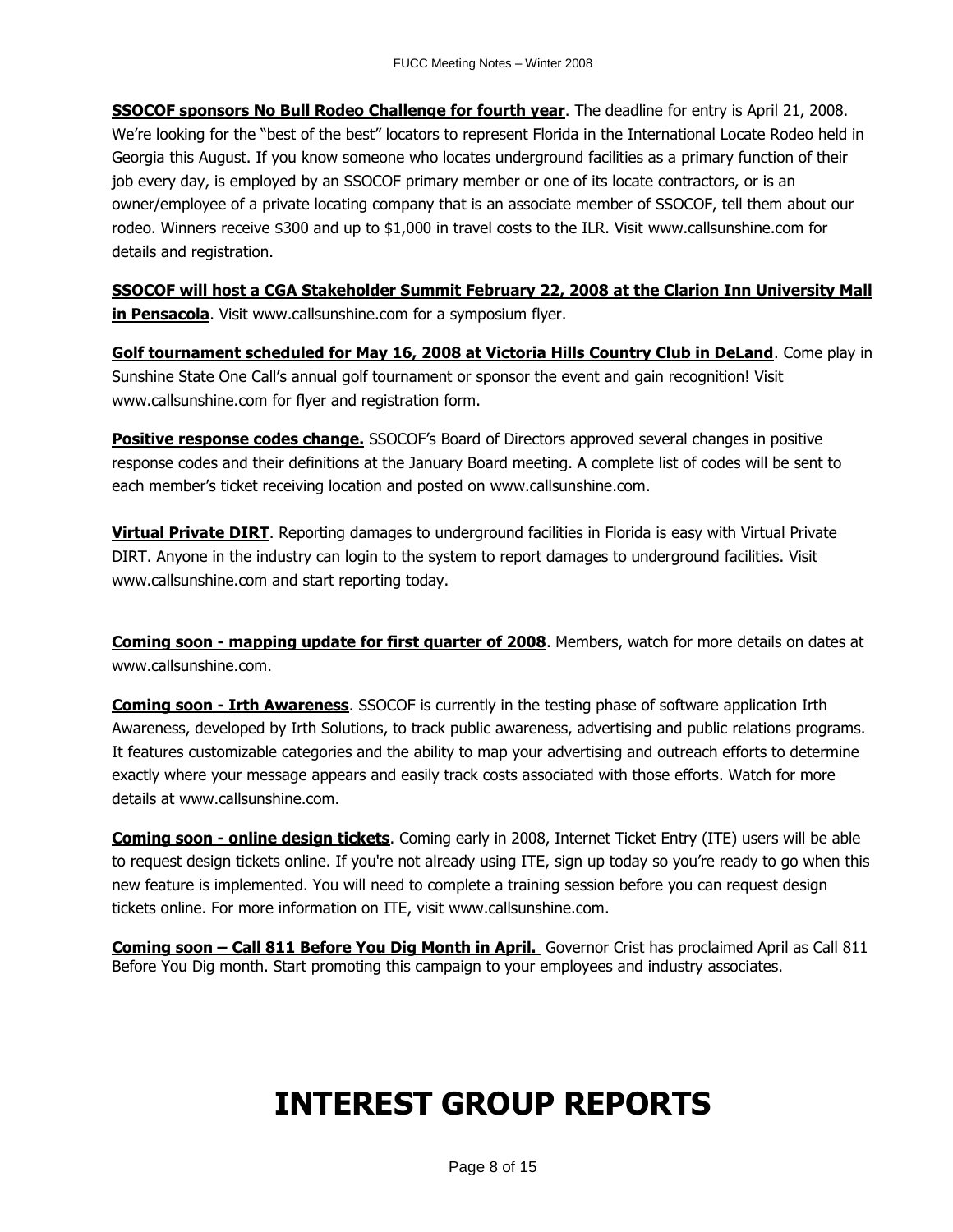# Power Interest Group – Winter Meeting 2008 Ocala

- Old City/County road projects
	- $\circ$  TECO asked for suggestions on how to handle old road projects that were certified and several years later the project changed without notifying the UAO and the city/county starts the project and will not allow the UAO sufficient time to redesign before construction starts.
	- $\circ$  TECO has asked the city/county for additional time for redesign similar to negotiating a new UWS.
- A UAO is being asked in District 2 to provide RGB mark-ups at 30% (Phase 1) plan stage with a cost estimate.
	- $\circ$  The group responded that only green-line mark-ups were necessary at the 30% (Phase 1) plan stage and a cost estimate was only needed if the UAO had compensable interests.
- A UAO has lighting issues in District 2 and the group provided guidance for the UAO on this issue.
- FPL discussed height issues with the design of the informational signs. A recent sign design put the sign at a height of 32' which requires the UAO to set much taller poles which impacts costs and maintenance of the facilities.
- The group came up with 4 topics for future educational seminars and gave them to Dennis LaBelle.
- We also discussed Transmission Clearances.
	- $\circ$  Specifically, how does the consultant know what info to put on plans when Transmission is crossing a road to help the Contractor be aware of height issues?
	- $\circ$  The UAO's discussed this topic and noted that it was not a good practice for the consultant to measure the height of the lines when designing the plans because weather & loading could affect the height of the lines.
- The group discussed OH to UG Conversions.
- 34 in Attendance
	- $\circ$  20 Electric representatives
	- $\circ$  5 DOT representatives
	- $\circ$  1 Communications representatives
	- $\circ$  6 Consultant representatives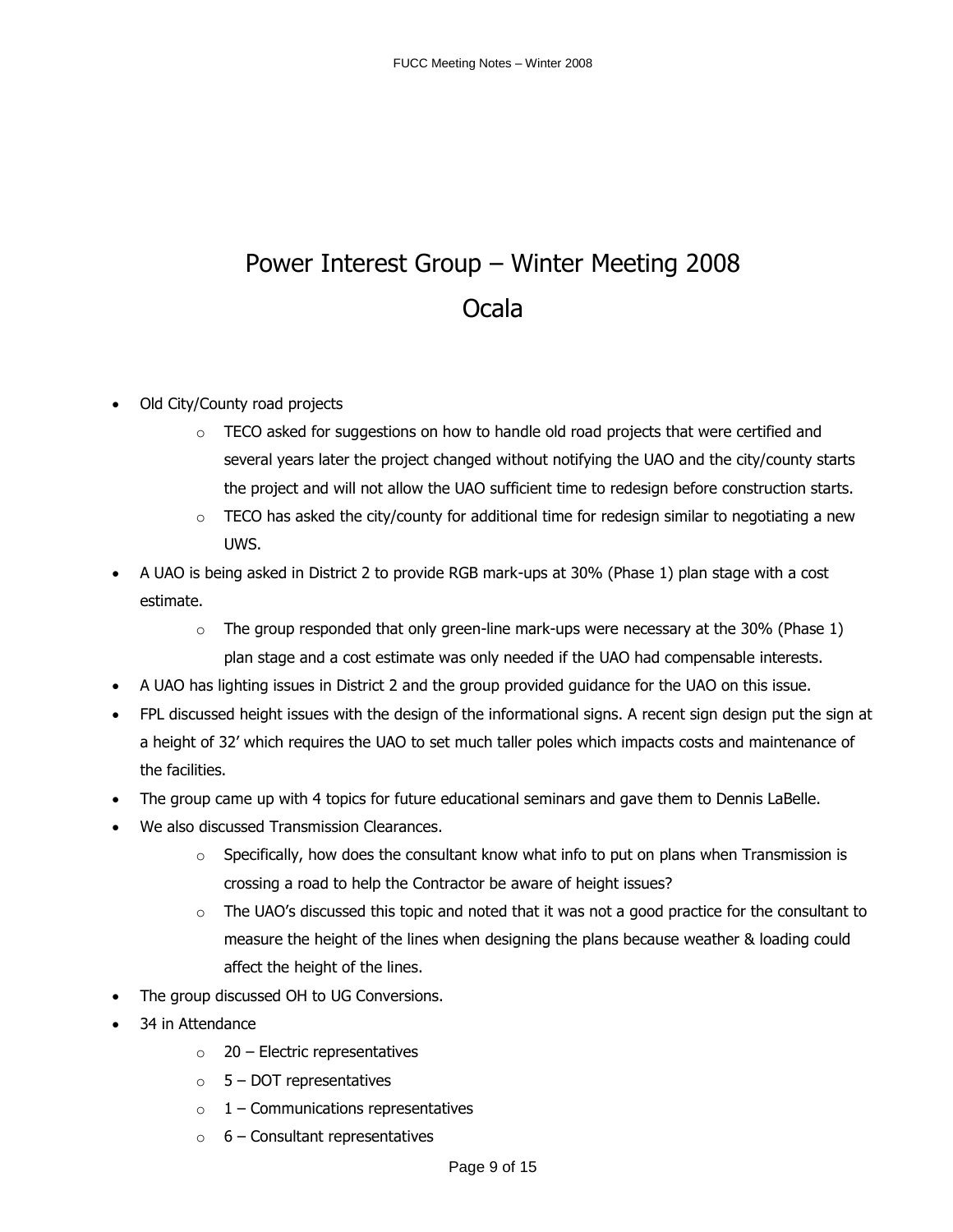$\circ$  2 – Other representatives

# **Telecommunications Group**

## Meeting Minutes

The FUCC Telecommunications Group meeting was held February  $7<sup>th</sup>$ , 2008, at the Ocala Hilton at 3600 SW 36 Avenue, Ocala, Florida.

Chairman **Bob Lowen**, of AT&T, called the meeting to order with 30 people in attendance. He gave introductions and announced that the educational presentation for the summer meeting will be on Utility Coordination on a Texas project – more to come.

There was group discussion on the plain language initiative. There were some concerns regarding word changes.

A meeting will take place in Tampa at HDR (2202 West Shore Blvd., Suite 250, Tampa, FL 33607-5755) on Tuesday, March 18 at 9:00 am. We also have a bridge number for those that can't attend. (Bridge Number: 888-323-9686 and Passcode: 39295) to discuss how best to communicate earlier in rule making with FDOT and any concerns with the UAM second draft.

The industry would like to make UAM as clear as possible to minimize misinterpretation as new staff comes in and subject matter experts retire.

A suggestion was made to divide chapters, among utilities, comparing rewrites to the existing UAM.

Group discussion continued on having a Maintenance Office Managers Forum covering all 7 districts at an upcoming FUCC meeting.

Addressed in discussion was, rules/R.O.W. permitting differences between districts and between maintenance offices within a district. Bob Lowen will make a formal request to Tom Bane. If agreed upon, a sub-committee will be formed to look for common theme differences for discussion with the panel.

Considerable discussion was had on developer driven and P3 projects.

Respectfully submitted,

Bryan Lantz Co-Chair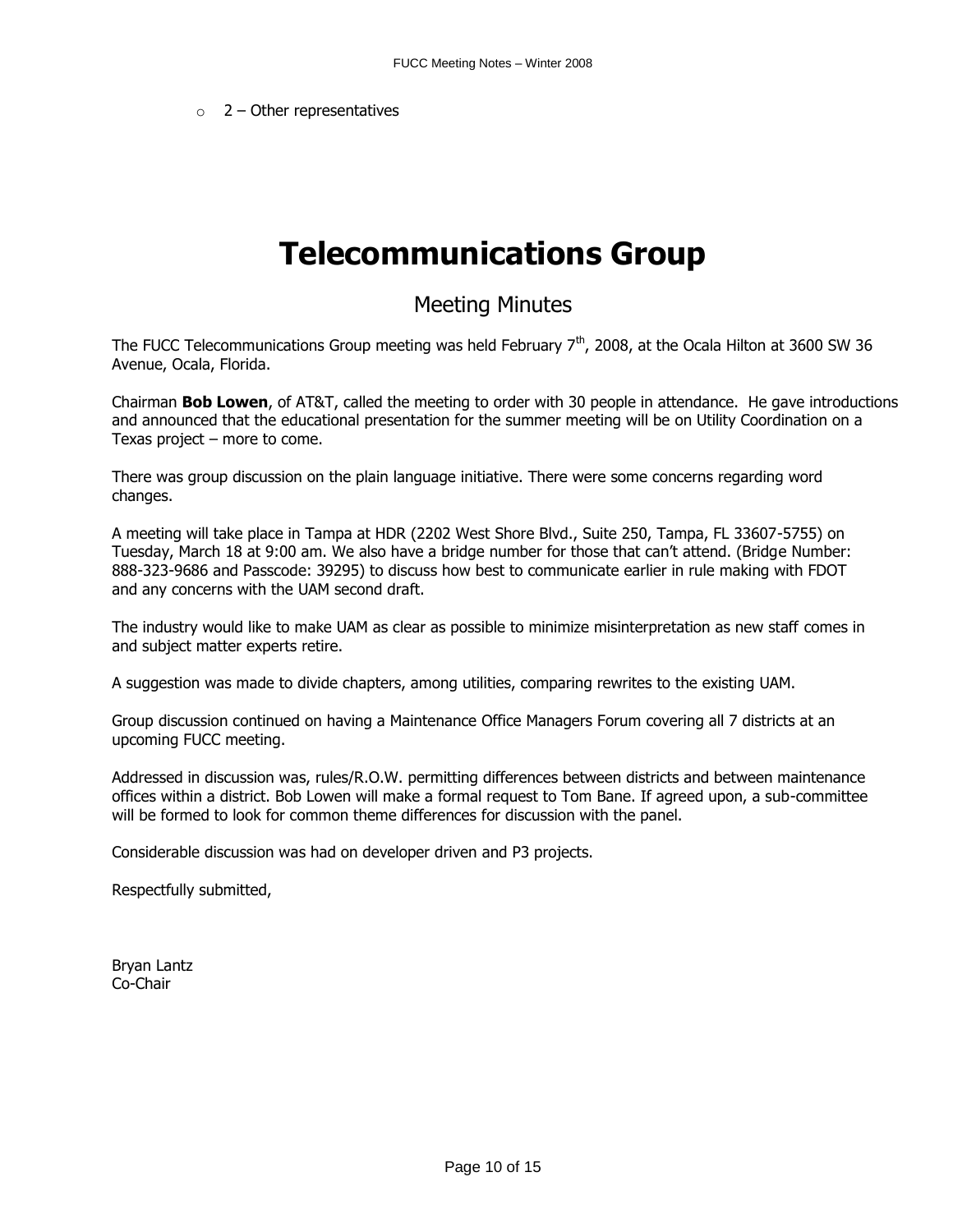# **UNDERGROUND INTEREST GROUP WINTER MEETING 2008**

### Attendance: 35-40

The meeting was called to order at 9:34, with Andrew Lund and Greg Jeffries acting as Co-Chairs. After a round of self-introductions, a handout was distributed and several topics contained therein were discussed.

First, there was a review of ongoing SSOCF efforts with regard to the City of Perry's recently adopted City Ordinance that permits them to charge for marking as required by Ch. 556. This threatens the very core of damage prevention in Florida, as a natural response of the excavating community would be to stop calling in tickets. Further, should the City's Ordinance be validated, other cities and municipalities are like to join in, further exacerbating the problem. After several meetings of their Legislative Committee and with the assistance of certain SSOCF members' legal departments, statutory language has been crafted. In short, it says no one will charge anyone for the marking required by 556 and/or excavator white-lining. Complete language attached under separate cover and available at<http://www.flsenate.gov/>, enter "573" in the Jump to Bill box at left. There was discussion of possible "loopholes" in the language, ie (how) are SUE companies protected, although most agreed that the "no person" language combined with the Ch 556 definition of "Person" closed that loophole. More importantly, the process is too far along to make any changes to the language.

Second, there was review of ongoing SSOCF efforts with regard to low impact marking. Specifically, they are addressing legislation recently proposed by the City of Miami that would require removal of One Call marks once the associated excavation activities are completed. Similar to Perry, this promises to increase the risk of excavation damage, as well as adding cost to the process and offering certain logistical challenges. For example, while chalk based paint would meet their requirements, it does not last the 30-day ticket life and washes away with the first rain. Certain water based paints last longer, around 21 days, but that too is short of the 30-day ticket life window. If the marks are gone prior to the 30-day ticket life, excavators could show up on a jobsite, see no marks, and falsely assume they are "clear." Such an assumption could be costly if not deadly. SSOCF sent a letter to the Mayor asking them to reconsider their position, and it appears early response is favorable. A Low Impact Marking Symposium will be held at Parrot Jungle in the Miami area on April 22, 2008 from 8:30am – 1:30pm. Lunch will be provided, all are welcome to attend, and the City has stated intentions to be there. For more information contact Cheryl Ritter (cheryl.ritter@mail.callsunshine.com) or your local SSOCF Liaison.

The session closed out with a discussion of the American Society of Civil Engineers (ASCE) Report Card for America's Infrastructure. While a handout was also planned for this topic, Kinkos thwarted that by stapling all the packages incorrectly. 10 of page 1, 10 of page 2, etc. The full report can be obtained here: <http://www.asce.org/reportcard/2005/index.cfm>

Issued in 2005 and due up for revision soon, the Report Card casts a dismal picture of the state of America's infrastructure, breaking their analysis down by categories. The "underground" categories averaged worse than a "D," with an estimated investment need of 1.6 trillion to bring ALL the nation's infrastructure to a good condition. For Florida [\(http://www.asce.org/reportcard/2005/page.cfm?id=49\)](http://www.asce.org/reportcard/2005/page.cfm?id=49), 364 million gallons of drinking water a day are lost due to leaking pipes and our drinking water infrastructure needs \$3.7 billion over the next 20 years. Wastewater comes in at close to \$10 billion. It was not all downside though, as the Report also outlined several Federal funding initiatives being implemented to meet these needs.

Lastly, the group discussed possible educational topics for the Marco Annual Meeting, arriving at two "possibles." First, a "go deep" theme…why do it? How to do it right? HDD best practices? The implications and repercussions, etc. Second, a more complete and comprehensive presentation from ASCE including but not limited to the Report Card.

The meeting adjourned at approximately 11:25 am.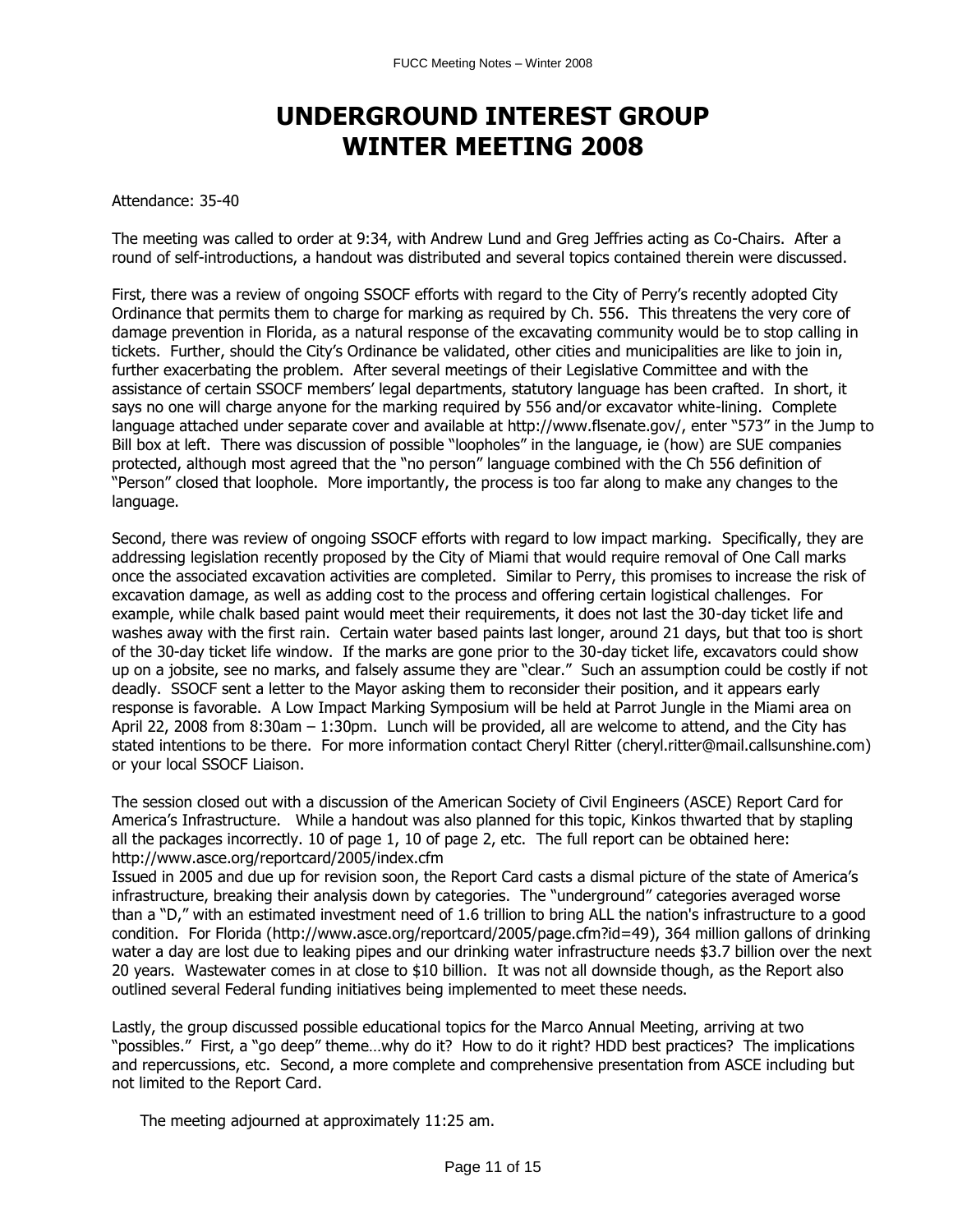### **STEERING COMMITTEE Gary Monday - Chairman**

Gary Monday conducted the Steering Committee Meeting; there were 15 present at the meeting. The following topics were discussed at this meeting.

- 1. Changes in the By-laws were approved by vote of the membership at the Fall Meeting 2007.
- 2. The Strategic Planning Committee's initiative from 2007 is to focus on Education in 2008. Working on getting the U.C.C. information and availability out to the Local Utility Groups. The U.C.C.'s will not be held in conjunction with the F.U.C.C. meetings.
- 3. Dennis La Belle needs help from the sub committees for future workshops and presentations. He
- is

requesting input from the sub committees as to what they want to see for workshops.

- 4. During the open forum, Gary Monday requested the open positions on the Steering committee be filled. Also addressed adding surveyor as a standing member on the committee. Louise Horn made a motion to add to committee and Bryan Lantz seconded the motion. Motion was passed. Louise Horn was voted in to fill the position to represent the surveyors. Joe Sanchez was added as member pro-temp to represent the Gas Industry. This fills the open slots on the Steering Committee.
- 5. Tom Bane FDOT wants to change how they deal with utilities. The FDOT would like the FUCC to work with the department like the FES does. Tom would like industry more in tune with proposed changes before they become rule. He is speaking over and above the U.A.M. subcommittee. The U.A.M. sub committee has addressed this and resolution is in the U.A.M. sub committee report.
- 6. T.K. Christie requested the web site to update names of people on the committees.
- 7. Dennis La Belle is working on future locations for meetings. Fall 2008 meeting looks like Cocoa Beach. Still searching for site for the Winter 2009 meeting. It is getting more difficult as the

hotels

Have to be " green" certified for the FDOT to attend. They have to either be submitted for or approved as Green. The other problem is getting people to stay at the hotel to keep costs down.

Adjourned at 4:10 PM

## **SUBCOMMITTEE REPORTS**

# **U.A.M. Committee Meeting Ocala, Fla. February 7, 2008.**

There were 40 in attendance.

Tom Bane, F.D.O.T. Utility Engineer, explained the U.A.M. approval process. He showed the committee his web site and how to find information related to proposed changes from modifications, to interim standards and to approved standards. Tom announced Rule 14-16 (utility installation and adjustment) became effective January 24, 2008, the 2007 U.A.M. became effective January 24, 2008, and the utility forms 710-010-05 (Utility work schedule, Exceptions, and permits) became effective January 24, 2008.

Tom also showed the Committee the second draft of the U.A.M. re-write. He requested all comments be funneled through the U.A.M. Committee to the F.D.O.T., however, comments can also be e-mailed to him. A U.A.M. task team was formed to address issues submitted by the F.D.O.T. between the F.U.C.C.quarterly meetings and report back to the U.A.M. Committee. The task team met and scheduled its  $1<sup>st</sup>$  meeting to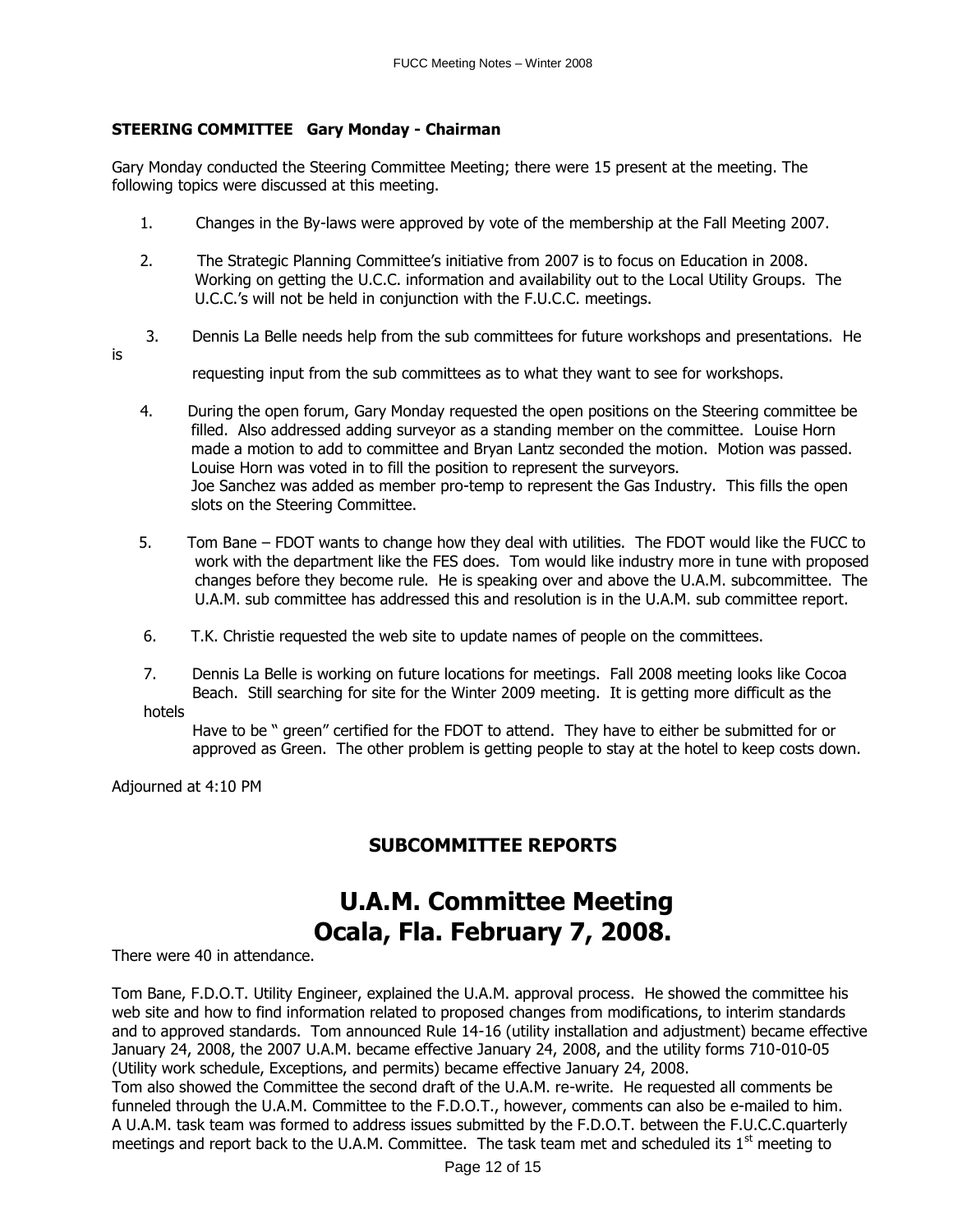review the second draft of the U.A.M. re-write. The meeting will be held March 19, 2008, at the HDR office in Tampa, hosted by Mike Clark. Embarq will provide a call in bridge for those who cannot attend in person. The Committee recommended an educational program put on by the F.D.O.T. to detail the Organization, the Rules, and the Standards processes.

### **James R. Lormann**

Real Estate Manager III **Embarq Corporation Voice:** 407.889.1313 **Cell:** 407.221.1167 **Fax:** 407.889.1636 **Email:** [james.r.lormann@embarq.com](mailto:james.r.lormann@embarq.com) 555 Lake Border Drive, Apopka, Fl 32703 **Mailstop:** FLAPKA0305-3005

### **Voice I Data I Internet I Wireless I Entertainment**

# Joint Use - Winter Meeting Feb. 07, 2008.

- The Joint Use met on Feb 07 th 2008 and had 12 people in Attendence
- We had a discussion on Pole Hardening and Henry from Embark discussed plans and options by the PSC, FPL was installing larger cables, adding guys, undergrounding and more pole inspections
- Discussion on pole notifications not given enough time to schedule work out
- Discussion on tickets to transfer poles and not identifying the correct person to get work done
- We talked about using GIS of pole lines for Inspection and checking for accounting purposes
- We discussed unknown utilities owners on poles lines and problems getting work done for transfers
- We had a discussion on requests for transfers on some jobs taking to long from FDOT or not getting done
- The group worked and discussed 5 different options for the Education Program in Marco:
- We discussed the tagging of poles or clamps on cables or some kind of color coding system to identify users
- We talked about coordination of information on a GIS system for everyone for emergencies , companies , and standards
- The group discussed the FCC gathering information on pole rates, and industry rates

Recommend to have a presentation from Roy Beavers on the new uses of NJUNS and future possibilities. The industry could do more with this tool and improve the process.

### **E-BUSINESS / WEB PAGE – John Murphy**

The web site is getting more user friendly. Working on updating member information.

**MEMBERSHIP** John Pugh –Chair

No Report

### **CONFERENCE PLANNING** Dennis La Belle –Chair

The Spring 2008 meeting will be at the Key Largo Grande in Key Largo. There will be a workshop on CSX Rail Road permitting and a presentation on environmental impacts.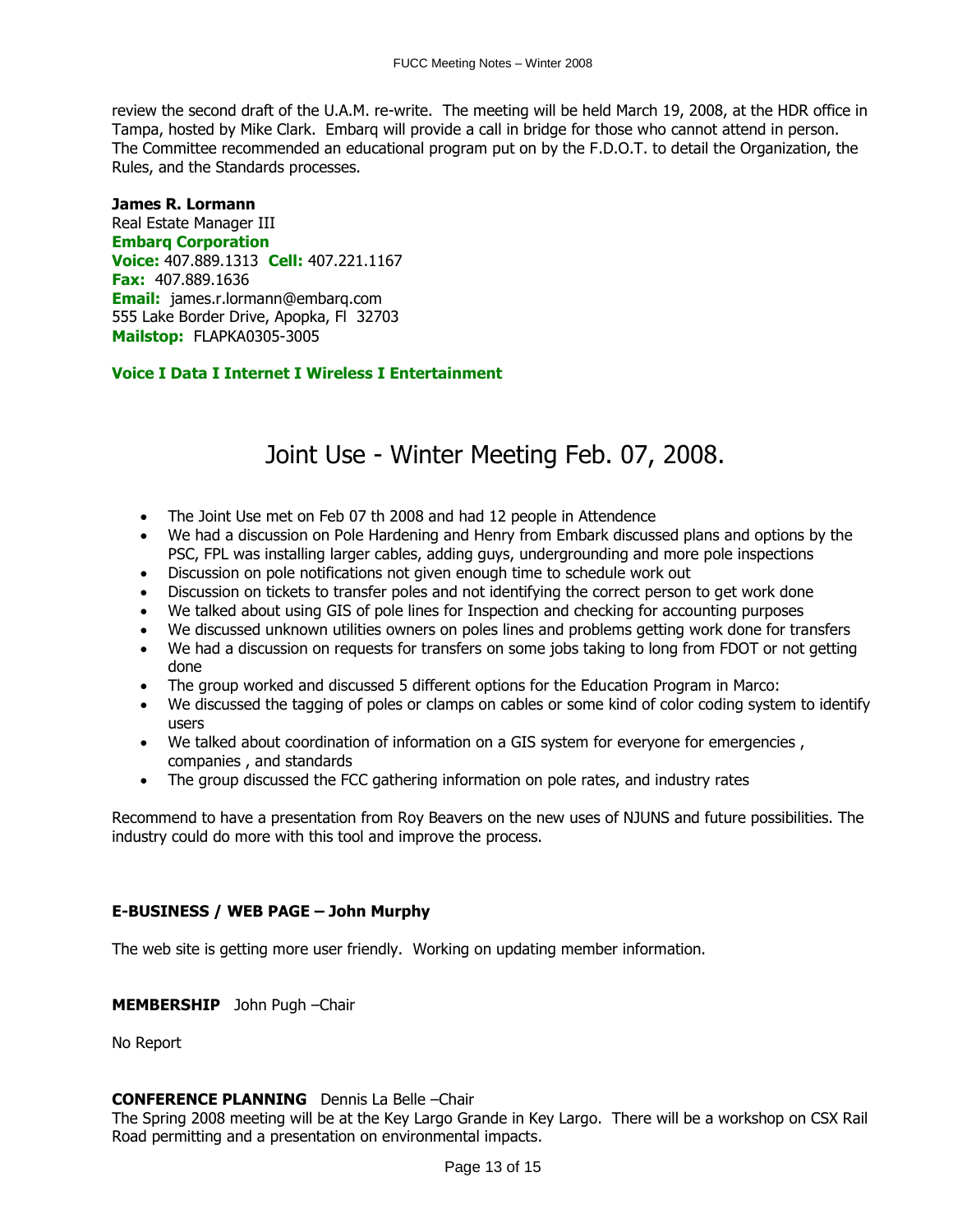The Summer 2008 meeting will be at Marco Island. This will be joint with the TRB Utilities Committee with up-dates on National Research Presentations. Also, SHRP II up-dates on research projects.

The Fall 2008 meeting will be held at the Cocoa Beach Hilton.

The Winter 2009 meeting will be at the Ocala Hilton.

### **BANQUET COMMITTEE – Marilyn Pineau - Chair**

The theme for the Summer 2008 meeting banquet will be Around the World in 76 Years .

**AWARD COMMITTEE-**- More details to come at next meeting. Just a reminder, all past recipients of FUCC Awards are members of this committee.

### **Strategic Planning Sub Committee- Jan Ash- Chair**

No report.

## **Utility Coordination Certification**

Dennis La Belle gave the following update:

- 1. Cost Estimating and Billing module is completed and ready to present. Timeframe End of month.
- 2. Coordination Module is in final rough draft form. Need reviewers. Timeframe Pilot by March/April and formal presentation in May/June.
- 3. Design module consists of 2 sections Plans Reading and Design. The Plans Reading section pilot is completed and the revision will be completed March/April. Revision is to add some additional material. The Design section is being developed and will be a 2 day class. It is very comprehensive. Timeframe – Draft should be ready for Spring meeting and the pilot at the Summer meeting.
- 4. Construction Module is in very rough draft format. The agenda is being developed. Timeframe TBA.

#### **BUSINESS MEETING – New Business**

Paul Scott gave a TRB report.

\_\_\_\_\_\_\_\_\_\_\_\_\_\_\_\_\_\_\_\_\_

Dennis La Belle needs input on how soon industry needs the future meeting notices for travel approval.

Shirts – Dennis is sending out the order form. You can either send the order to Dennis or bring to the next meeting.

The Spring meeting will be held at the Key Largo Grande Resort (formally Sheraton)

We encourage everyone to register on-line early to get hotel reservations

There being no further business, the meeting was closed at 10:50 am, to reconvene on May 2, 2008